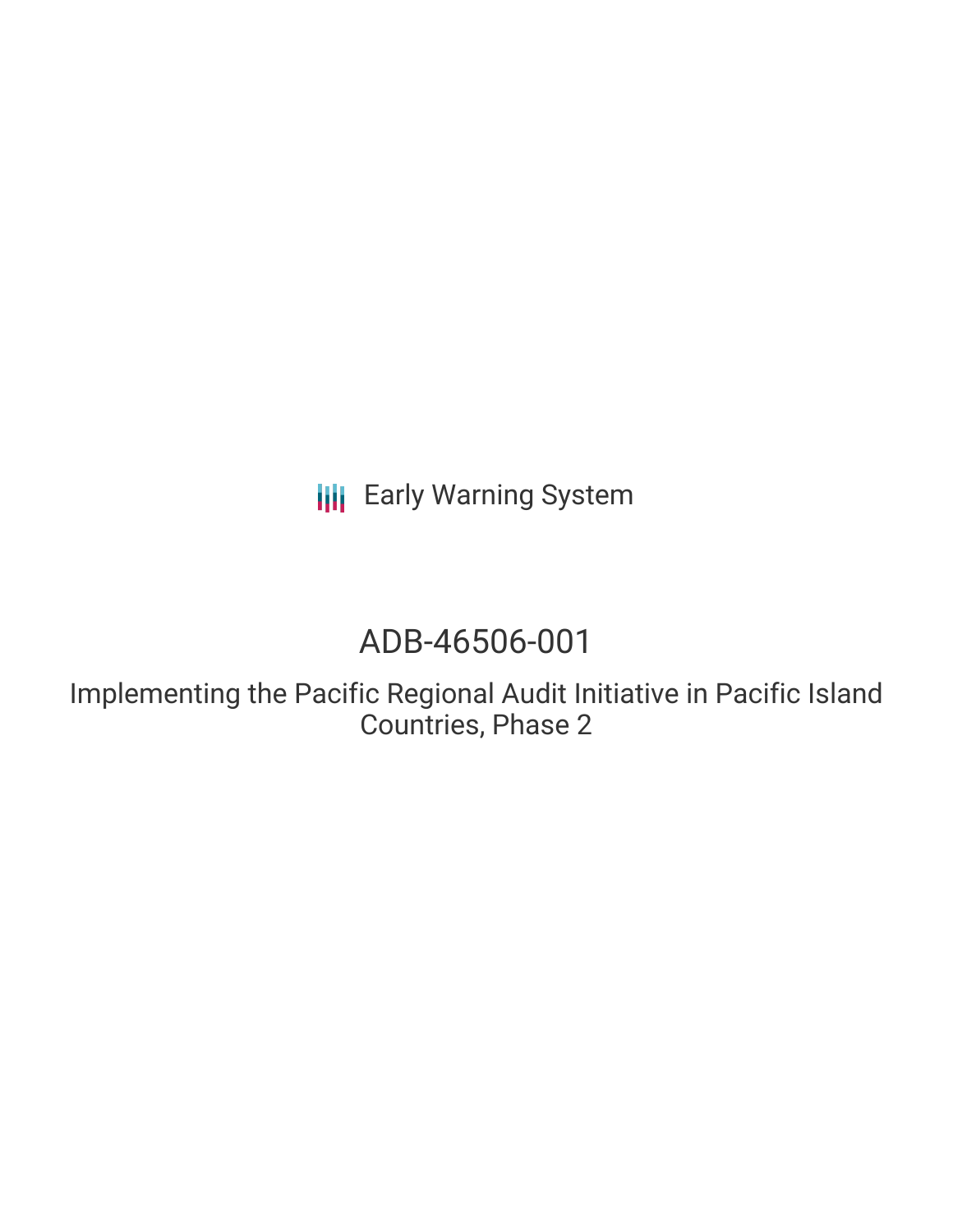

### **Quick Facts**

| <b>Countries</b>                       | Fiji, Kiribati, Marshall Islands, Micronesia, Nauru, Palau, Papua New Guinea, Samoa, Solomon Islands, Tonga, Tuvalu, Vanuatu |
|----------------------------------------|------------------------------------------------------------------------------------------------------------------------------|
| <b>Financial Institutions</b>          | Asian Development Bank (ADB)                                                                                                 |
| <b>Status</b>                          | Approved                                                                                                                     |
| <b>Bank Risk Rating</b>                | U                                                                                                                            |
| <b>Voting Date</b>                     | 2013-11-25                                                                                                                   |
| <b>Borrower</b>                        | Regional                                                                                                                     |
| <b>Sectors</b>                         | Law and Government                                                                                                           |
| <b>Investment Type(s)</b>              | <b>Advisory Services</b>                                                                                                     |
| Investment Amount (USD) \$1.70 million |                                                                                                                              |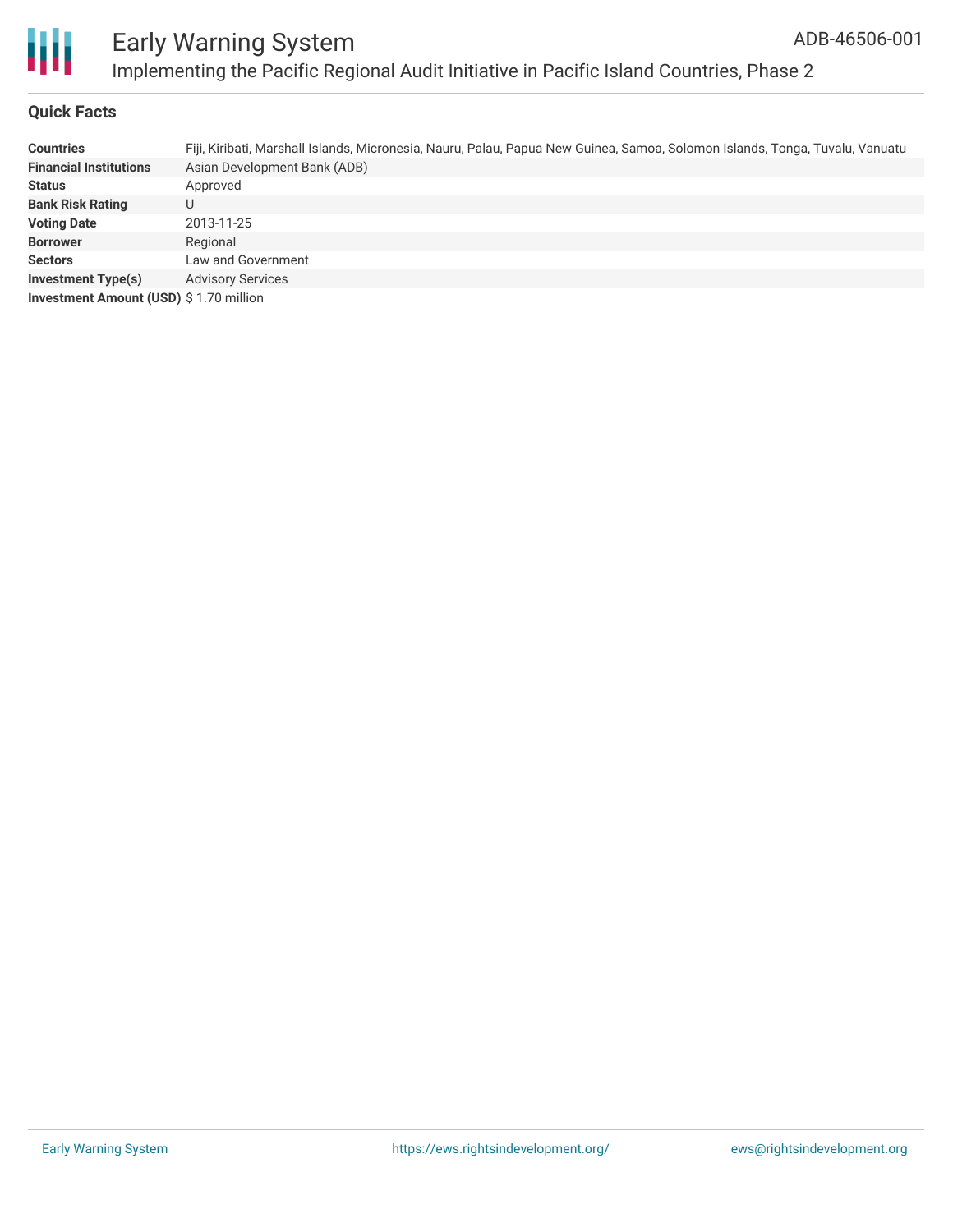

Based on the Technical Assistance Report, building the capacity of Pacific audit institutions is fundamental to improving governance in the region, and high-quality external audit is an essential requirement for creating transparency in the use of public funds. This proposed regional capacity development technical assistance (TA) will support the continued implementation of the PRAI in Pacific island countries, and has been developed in consultation with the PASAI secretariat and development partners.

The TA will support public entities in Pacific island countries to improve transparency and accountability in the management and use of their public resources. The outcome of the TA will be that SAIs in Pacific island countries will operate in accordance with uniform standards at a measurably higher level.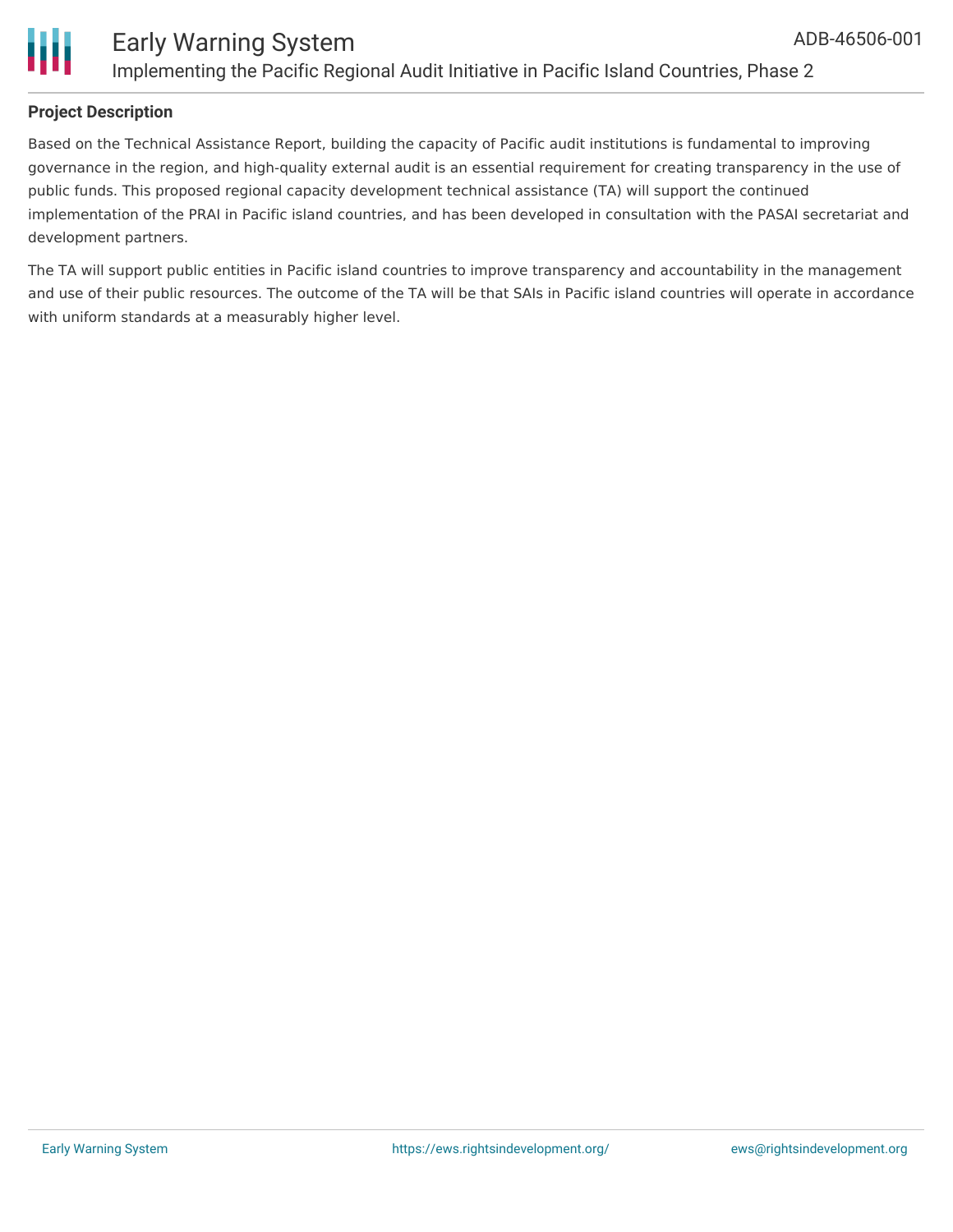

## Early Warning System Implementing the Pacific Regional Audit Initiative in Pacific Island Countries, Phase 2

### **Investment Description**

Asian Development Bank (ADB)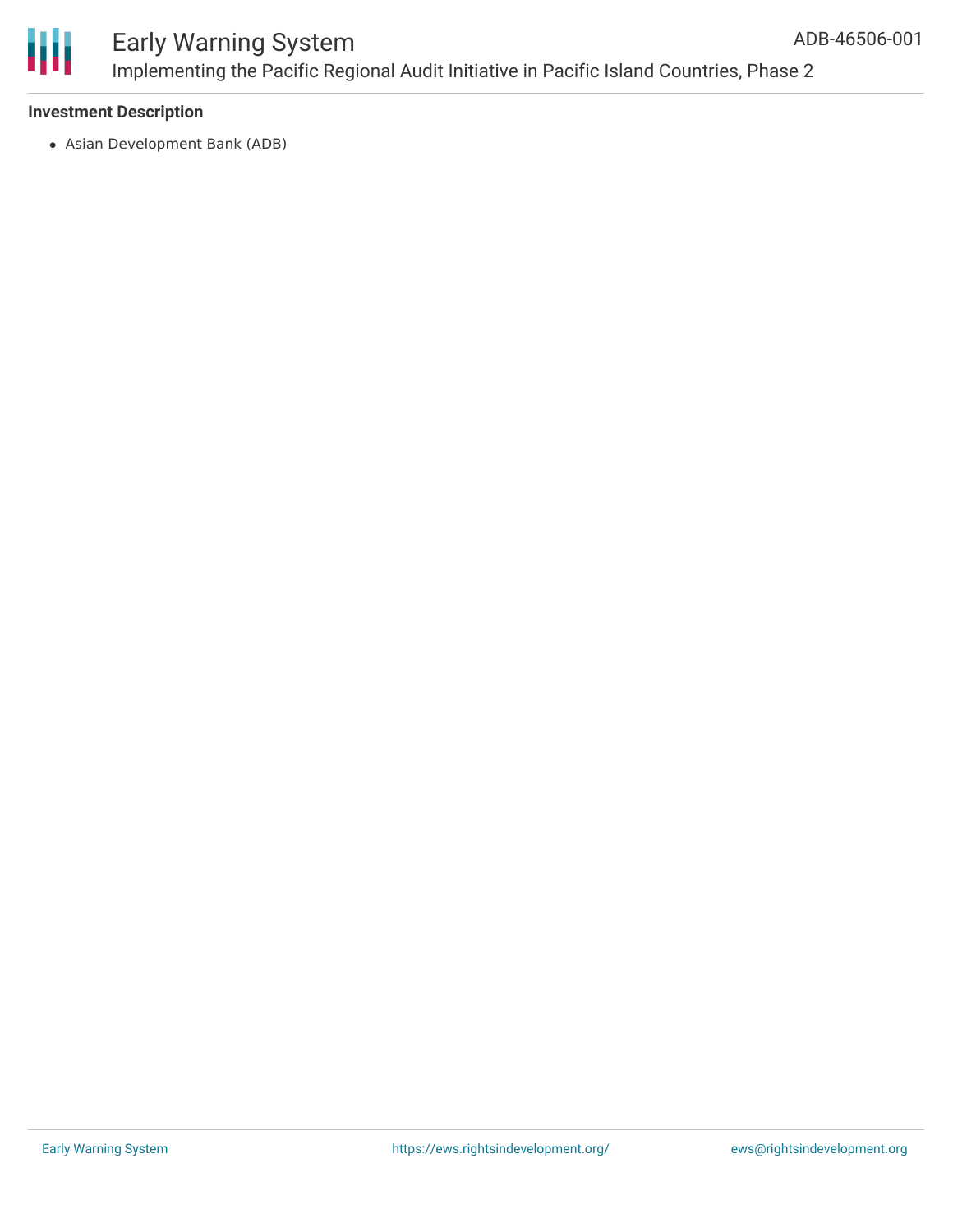

### Early Warning System Implementing the Pacific Regional Audit Initiative in Pacific Island Countries, Phase 2

### **Contact Information**

Project Officer: Asistin, Flordeliza R. Pacific Department No contact information provided at the time of disclosure.

#### ACCOUNTABILITY MECHANISM OF ADB

The Accountability Mechanism is an independent complaint mechanism and fact-finding body for people who believe they are likely to be, or have been, adversely affected by an Asian Development Bank-financed project. If you submit a complaint to the Accountability Mechanism, they may investigate to assess whether the Asian Development Bank is following its own policies and procedures for preventing harm to people or the environment. You can learn more about the Accountability Mechanism and how to file a complaint at: http://www.adb.org/site/accountability-mechanism/main